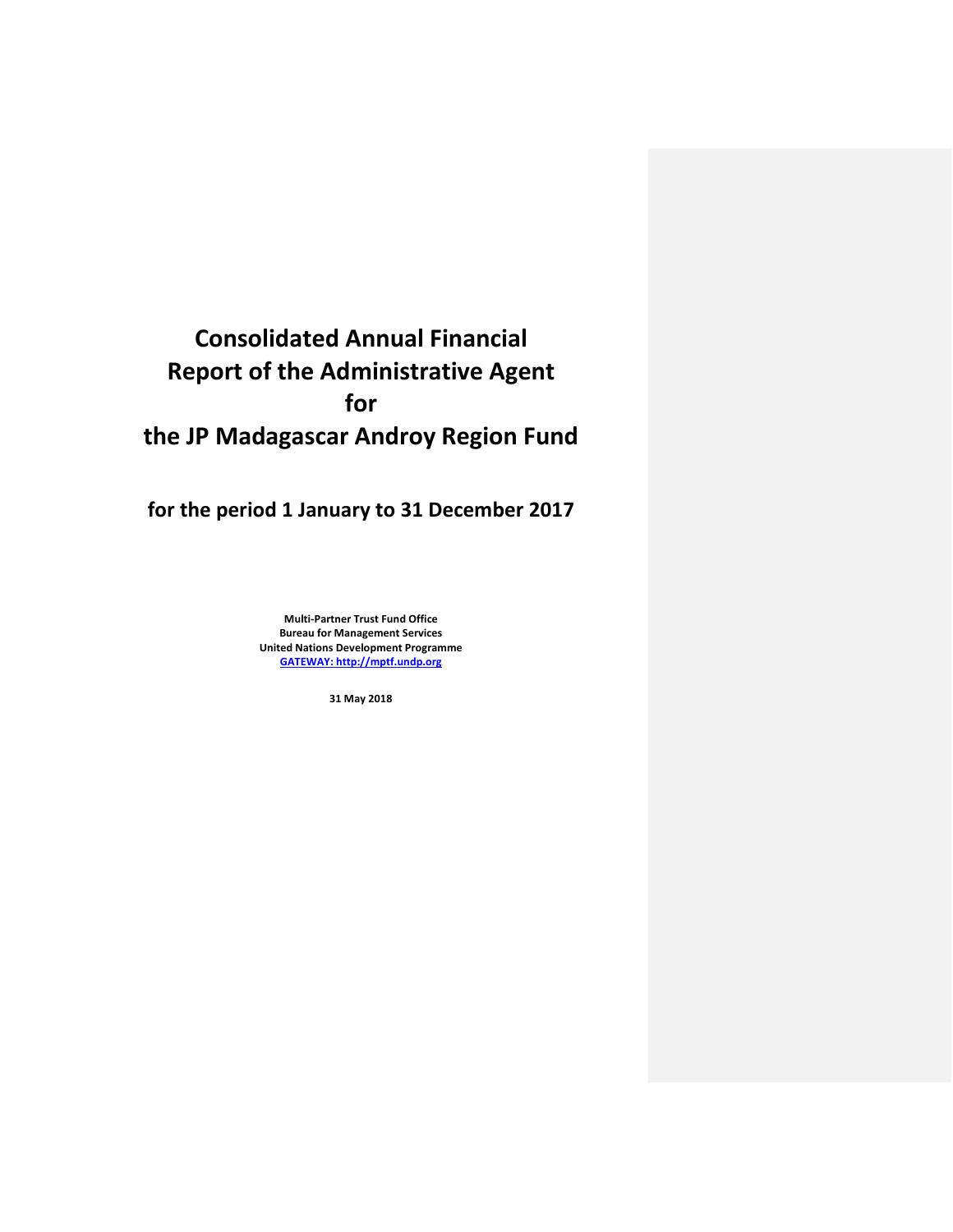# **PARTICIPATING ORGANIZATIONS CONTRIBUTORS**



Food and Agriculture Organization

International Organization for Migration

Programme

United Nations Population Fund

United Nations Children's Fund



United Nations Development



 $\frac{1}{2}$ 

unicef®



World Food Programme



# World Health Organization



United Nations Development Programme

JP MADAGASCAR ANDROY REGION FUND CONSOLIDATED ANNUAL FINANCIAL REPORT **2017**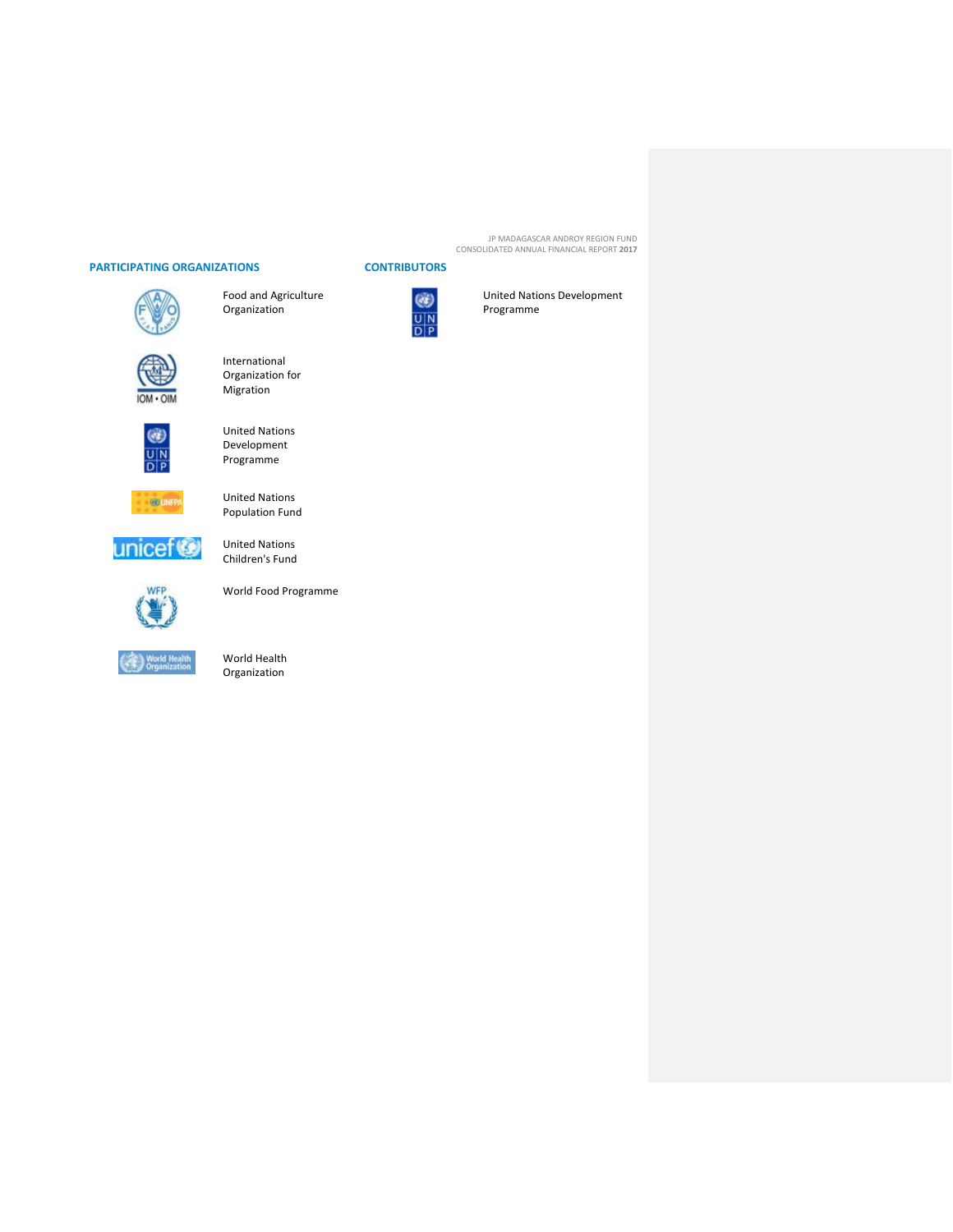# **DEFINITIONS**

#### **Allocation**

Amount approved by the Steering Committee for a project/programme.

#### **Approved Project/Programme**

A project/programme including budget, etc., that is approved by the Steering Committee for fund allocation purposes.

#### **Contributor Commitment**

Amount(s) committed by a donor to a Fund in a signed Standard Administrative Arrangement with the UNDP Multi-Partner Trust Fund Office (MPTF Office), in its capacity as the Administrative Agent. A commitment may be paid or pending payment.

#### **Contributor Deposit**

Cash deposit received by the MPTF Office for the Fund from a contributor in accordance with a signed Standard Administrative Arrangement.

#### **Delivery Rate**

The percentage of funds that have been utilized, calculated by comparing expenditures reported by a Participating Organization against the 'net funded amount'.

#### **Indirect Support Costs**

A general cost that cannot be directly related to any particular programme or activity of the Participating Organizations. UNDG policy establishes a fixed indirect cost rate of 7% of programmable costs.

JP MADAGASCAR ANDROY REGION FUND CONSOLIDATED ANNUAL FINANCIAL REPORT **2017**

# **Net Funded Amount**

Amount transferred to a Participating Organization less any refunds transferred back to the MPTF Office by a Participating Organization.

#### **Participating Organization**

A UN Organization or other inter-governmental Organization that is an implementing partner in a Fund, as represented by signing a Memorandum of Understanding (MOU) with the MPTF Office for a particular Fund.

#### **Project Expenditure**

The sum of expenses and/or expenditure reported by all Participating Organizations for a Fund irrespective of which basis of accounting each Participating Organization follows for donor reporting.

#### **Project Financial Closure**

A project or programme is considered financially closed when all financial obligations of an operationally completed project or programme have been settled, and no further financial charges may be incurred.

#### **Project Operational Closure**

A project or programme is considered operationally closed when all programmatic activities for which Participating Organization(s) received funding have been completed.

### **Project Start Date**

Date of transfer of first instalment from the MPTF Office to the Participating Organization.

#### **Total Approved Budget**

This represents the cumulative amount of allocations approved by the Steering Committee.

#### **US Dollar Amount**

The financial data in the report is recorded in US Dollars and due to rounding off of numbers, the totals may not add up.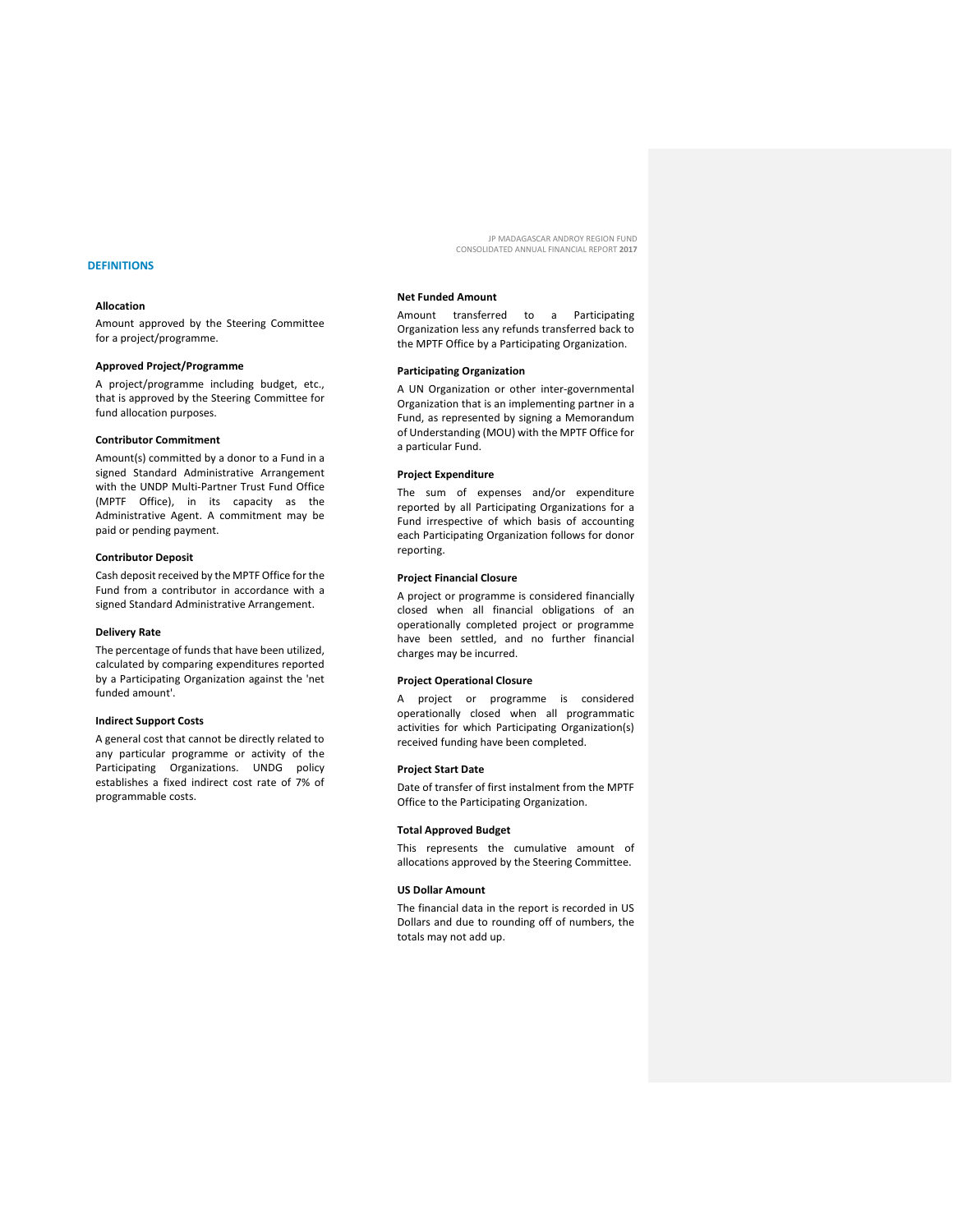# **TABLE OF CONTENTS**

| 1              |
|----------------|
| $\overline{2}$ |
| $\overline{3}$ |
| $\overline{3}$ |
| $\overline{4}$ |
| 5              |
| 6              |
| $\vert$ 7      |
| -8             |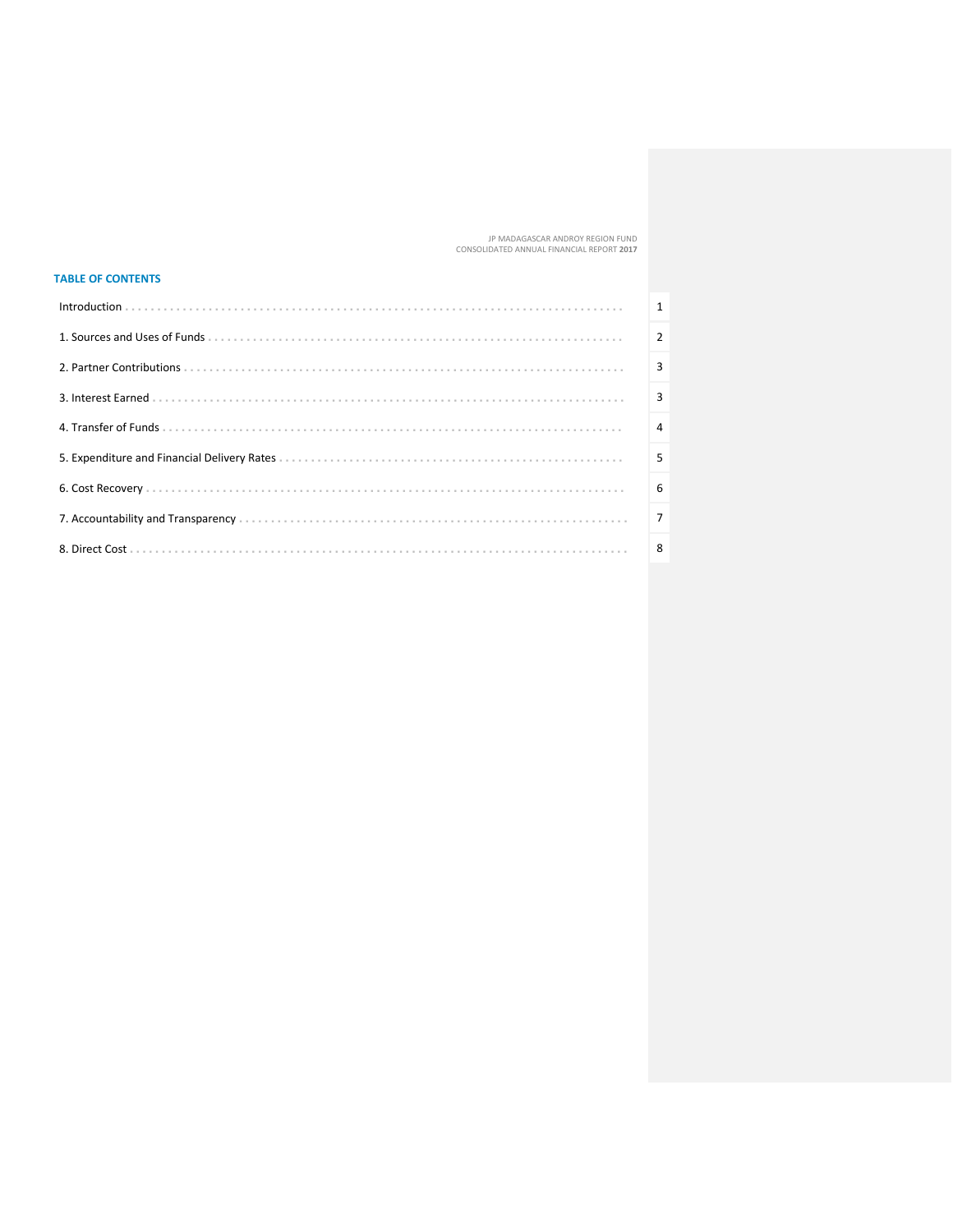#### **INTRODUCTION**

This Consolidated Annual Financial Report of the **JP Madagascar Androy Region Fund** is prepared by the United Nations Development Programme (UNDP) Multi-Partner Trust Fund Office (MPTF Office) in fulfillment of its obligations as Administrative Agent, as per the terms of Reference (TOR), the Memorandum of Understanding (MOU) signed between the UNDP MPTF Office and the Participating Organizations, and the Standard Administrative Arrangement (SAA) signed with contributors.

The MPTF Office, as Administrative Agent, is responsible for concluding an MOU with Participating Organizations and SAAs with contributors. It receives, administers and

JP MADAGASCAR ANDROY REGION FUND CONSOLIDATED ANNUAL FINANCIAL REPORT **2017**

manages contributions, and disburses these funds to the Participating Organizations. The Administrative Agent prepares and submits annual consolidated financial reports, as well as regular financial statements, for transmission to contributors.

This consolidated financial report covers the period 1 January to 31 December 2017 and provides financial data on progress made in the implementation of projects of the **JP Madagascar Androy Region Fund**. It is posted on the MPTF Office GATEWAY [\(http://mptf.undp.org/factsheet/fund/JMG00\)](http://mptf.undp.org/factsheet/fund/JMG00).

The financial data in the report is recorded in US Dollars and due to rounding off of numbers, the totals may not add up.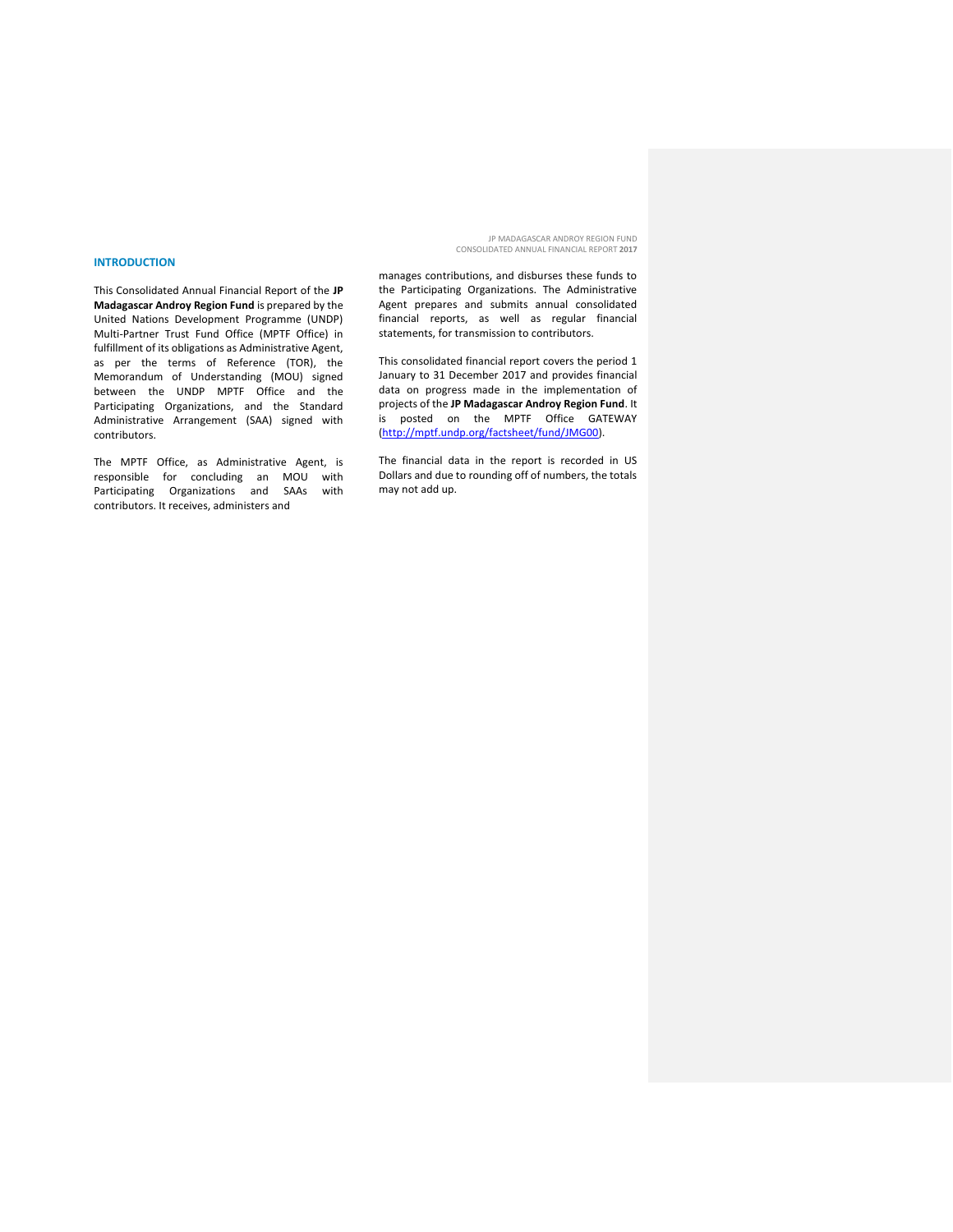#### **2017 FINANCIAL PERFORMANCE**

This chapter presents financial data and analysis of the **JP Madagascar Androy Region Fund** using the pass-through funding modality as of 31 December **2017**. Financial information for this Fund is also available on the MPTF Office GATEWAY, at the following address: following and a state and a state and a state and a state and a state and a state and a state and a state and a [http://mptf.undp.org/factsheet/fund/JMG00.](http://mptf.undp.org/factsheet/fund/JMG00)

### **1. SOURCES AND USES OF FUNDS**

As of 31 December 2017, **1** contributor deposited US\$ **2,095,000** in contribution and US\$ was earned in interest.

# **Table 1. Financial Overview, as of 31 December 2017 (in US Dollars)**

|                                                                 | Annual 2016 | Annual 2017 | <b>Cumulative</b> |
|-----------------------------------------------------------------|-------------|-------------|-------------------|
| <b>Sources of Funds</b>                                         |             |             |                   |
| Contributions from donors                                       |             | 2,095,000   | 2,095,000         |
| Fund Earned Interest and Investment Income                      |             |             |                   |
| Interest Income received from Participating Organizations       |             |             |                   |
| Refunds by Administrative Agent to Contributors                 |             |             |                   |
| Fund balance transferred to another MDTF                        |             |             |                   |
| Other Income                                                    |             |             |                   |
| <b>Total: Sources of Funds</b>                                  |             | 2,095,000   | 2,095,000         |
| <b>Use of Funds</b>                                             |             |             |                   |
| Transfers to Participating Organizations                        |             | 2,074,050   | 2,074,050         |
| Refunds received from Participating Organizations               |             |             |                   |
| <b>Net Funded Amount</b>                                        |             | 2,074,050   | 2,074,050         |
| <b>Administrative Agent Fees</b>                                |             | 20,950      | 20,950            |
| Direct Costs: (Steering Committee, Secretariatetc.)             |             |             |                   |
| <b>Bank Charges</b>                                             |             |             |                   |
| Other Expenditures                                              |             |             |                   |
| <b>Total: Uses of Funds</b>                                     |             | 2,095,000   | 2,095,000         |
| Change in Fund cash balance with Administrative Agent           |             |             |                   |
| Opening Fund balance (1 January)                                |             |             |                   |
| <b>Closing Fund balance (31 December)</b>                       |             |             |                   |
| Net Funded Amount (Includes Direct Cost)                        |             | 2,074,050   | 2,074,050         |
| Participating Organizations' Expenditure (Includes Direct Cost) |             | 714,421     | 714,421           |
| <b>Balance of Funds with Participating Organizations</b>        |             |             | 1,359,629         |

# The cumulative source of funds was US\$ **2,095,000**

Of this amount, US\$ **2,074,050** has been net funded to

**7** Participating Organizations, of which US\$ **714,421** has been reported as expenditure. The Administrative Agent fee has been charged at the approved rate of 1% on deposits and amounts to US\$ **20,950**. Table 1 provides an overview of the overall sources, uses, and balance of the **JP Madagascar Androy Region Fund** as of 31 December 2017.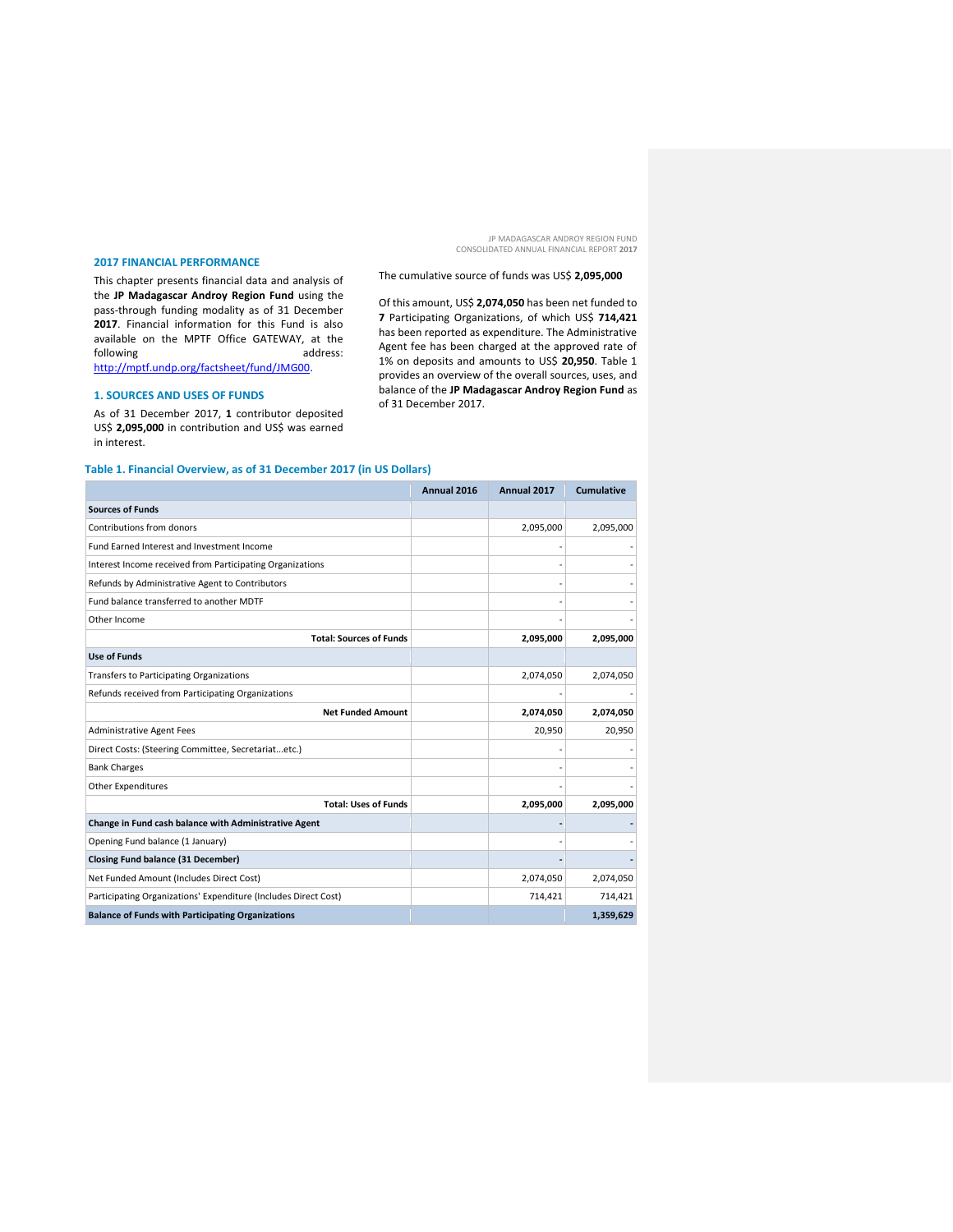#### **2. PARTNER CONTRIBUTIONS**

Table 2 provides information on cumulative contributions received from all contributor to this Fund as of 31 December 2017.

The **JP Madagascar Androy Region Fund** is currently being financed by **1** contributor, as listed in the table below.

The table below includes commitments made up to 31 December 2017 through signed Standard Administrative Agreements, and deposits made through 2017. It does not include commitments that were made to the fund beyond 2017.

# **Table 2. Contributors' Commitments and Deposits, as of 31 December 2017 (in US Dollars)**

| <b>Contributors</b>                  | <b>Total</b><br><b>Commitments</b> | <b>Prior Years</b><br>as of 31-Dec-2016<br><b>Deposits</b> | <b>Current Year</b><br><b>Jan-Dec-2017</b><br><b>Deposits</b> | <b>Total</b><br><b>Deposits</b> |
|--------------------------------------|------------------------------------|------------------------------------------------------------|---------------------------------------------------------------|---------------------------------|
| United Nations Development Programme | 2,095,000                          |                                                            | 2,095,000                                                     | 2,095,000                       |
| <b>Grand Total</b>                   | 2,095,000                          |                                                            | 2,095,000                                                     | 2,095,000                       |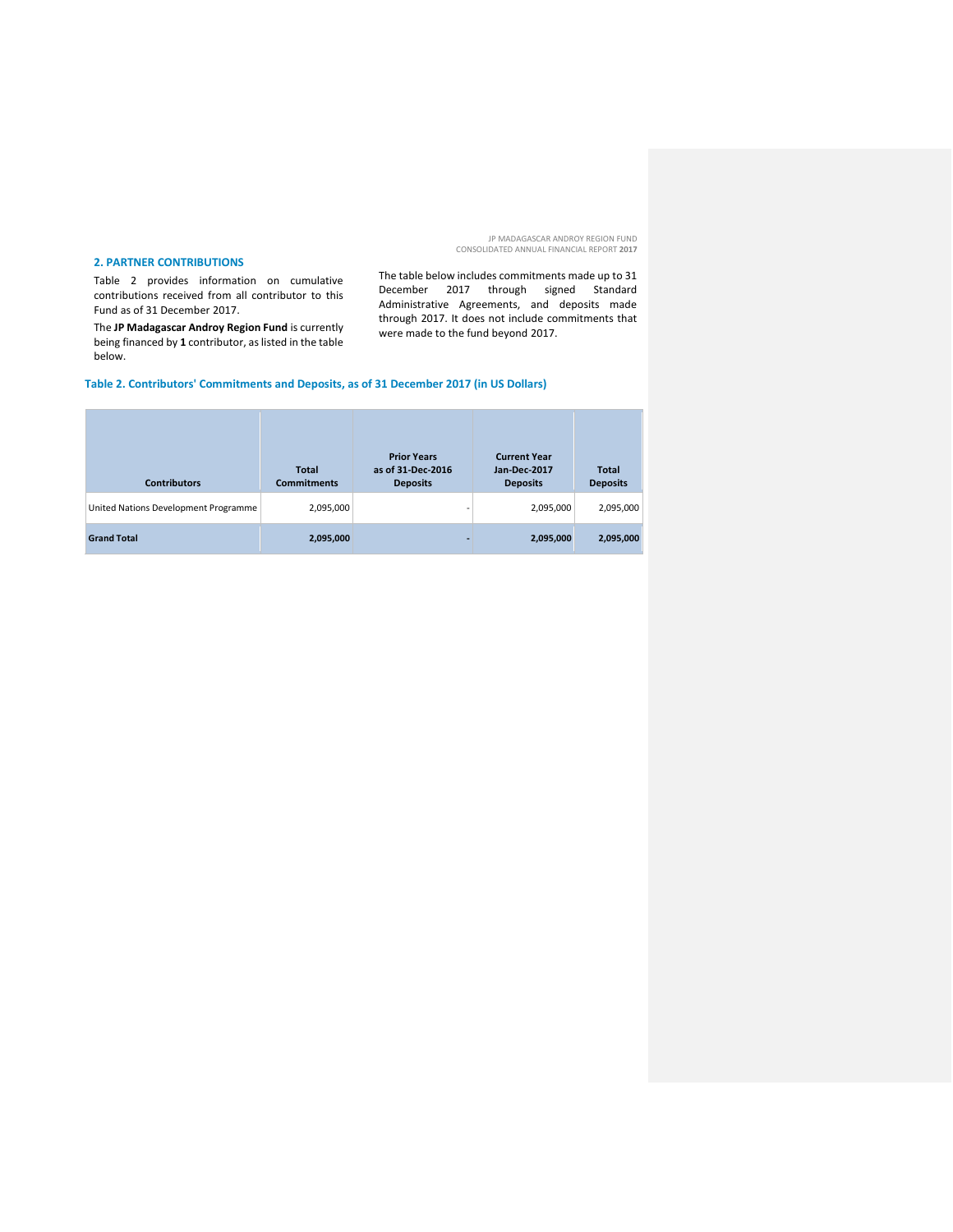# **3. INTEREST EARNED**

Interest income is earned in two ways: 1) on the balance of funds held by the Administrative Agent (Fund earned interest), and 2) on the balance of funds held by the Participating Organizations (Agency earned interest) where their Financial Regulations and Rules allow return of interest to the AA.

As of 31 December 2017, Fund earned interest amounts to US\$ .

Details are provided in the table below.

**Commented [AN1]:** Please advise if we can remove this section ?

# **Table 3. Sources of Interest and Investment Income, as of 31 December 2017 (in US Dollars)**

| <b>Interest Earned</b>               | <b>Prior Years</b><br>as of 31-Dec-2016 | <b>Current Year</b><br>Jan-Dec-2017 | <b>Total</b> |
|--------------------------------------|-----------------------------------------|-------------------------------------|--------------|
| <b>Administrative Agent</b>          |                                         |                                     |              |
| <b>Total: Fund Earned Interest</b>   |                                         |                                     |              |
| <b>Participating Organization</b>    |                                         |                                     |              |
| <b>Total: Agency earned interest</b> |                                         |                                     |              |
| <b>Grand Total</b>                   |                                         |                                     |              |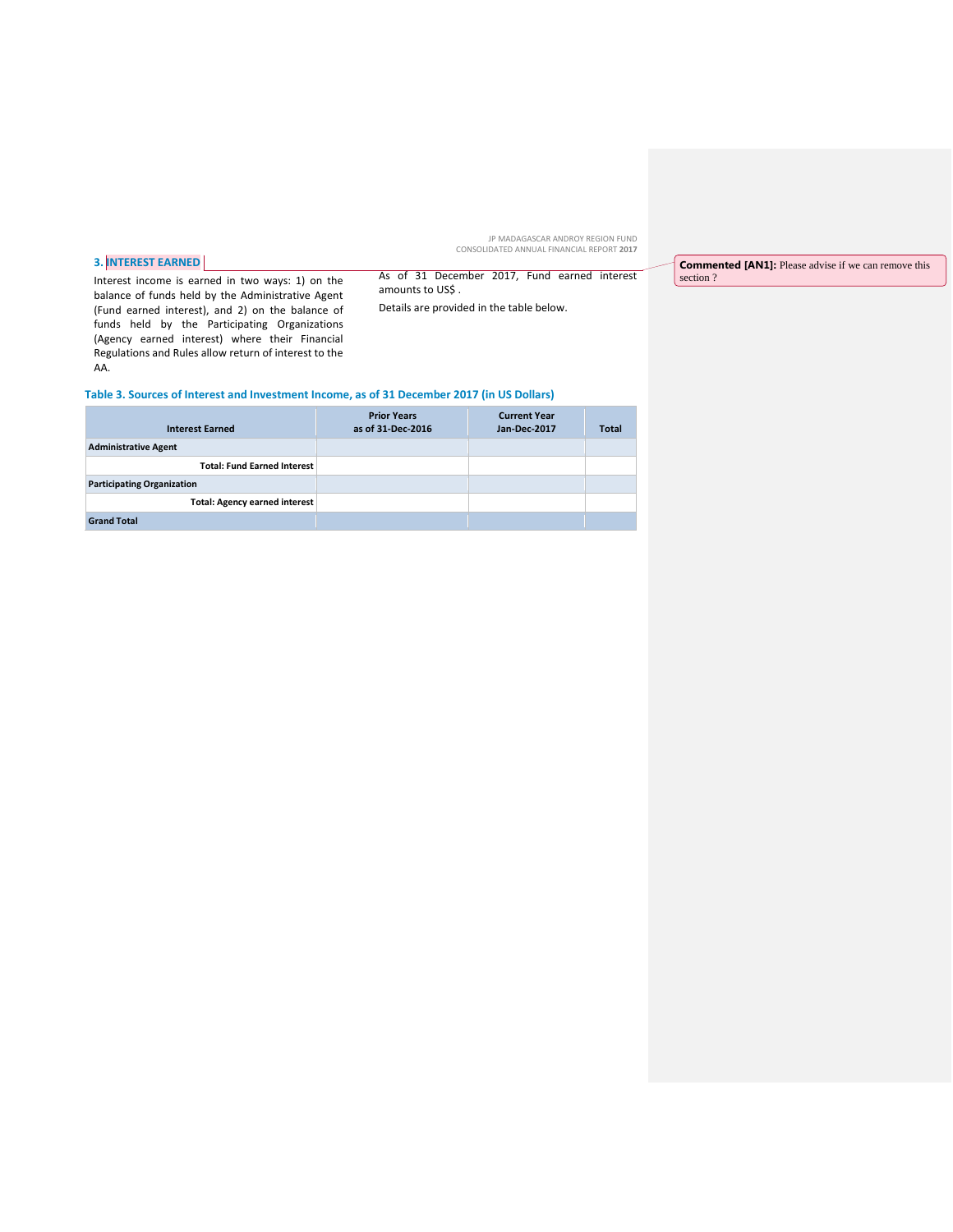# **4. TRANSFER OF FUNDS**

Allocations to Participating Organizations are approved by the Steering Committee and disbursed by the Administrative Agent. As of 31 December **2017**, the AA has transferred US\$ **2,074,050** to **7** Participating Organizations (see list below).

# **4.1 TRANSFER BY PARTICIPATING ORGANIZATION**

Table 4 provides additional information on the refunds received by the MPTF Office, and the net funded amount for each of the Participating Organizations.

**Table 4. Transfer, Refund, and Net Funded Amount by Participating Organization, as of 31 December 2017 (in US Dollars)**

| Prior Years as of 31-Dec-2016<br>Participating |                  | <b>Current Year Jan-Dec-2017</b> |                   |                  | <b>Total</b>   |                   |                  |                |                   |
|------------------------------------------------|------------------|----------------------------------|-------------------|------------------|----------------|-------------------|------------------|----------------|-------------------|
| Organization                                   | <b>Transfers</b> | <b>Refunds</b>                   | <b>Net Funded</b> | <b>Transfers</b> | <b>Refunds</b> | <b>Net Funded</b> | <b>Transfers</b> | <b>Refunds</b> | <b>Net Funded</b> |
| <b>FAO</b>                                     |                  |                                  |                   | 341,550          |                | 341,550           | 341,550          |                | 341,550           |
| <b>IOM</b>                                     |                  |                                  |                   | 178,200          |                | 178.200           | 178,200          |                | 178,200           |
| <b>UNDP</b>                                    |                  |                                  |                   | 445.500          |                | 445,500           | 445,500          |                | 445,500           |
| <b>UNFPA</b>                                   |                  |                                  |                   | 283.140          |                | 283.140           | 283.140          |                | 283,140           |
| <b>UNICEF</b>                                  |                  |                                  |                   | 449,460          |                | 449,460           | 449,460          |                | 449,460           |
| <b>WFP</b>                                     |                  |                                  |                   | 173,250          |                | 173,250           | 173,250          |                | 173,250           |
| <b>WHO</b>                                     |                  |                                  |                   | 202.950          |                | 202,950           | 202.950          |                | 202,950           |
| <b>Grand Total</b>                             |                  |                                  |                   | 2,074,050        |                | 2,074,050         | 2,074,050        |                | 2,074,050         |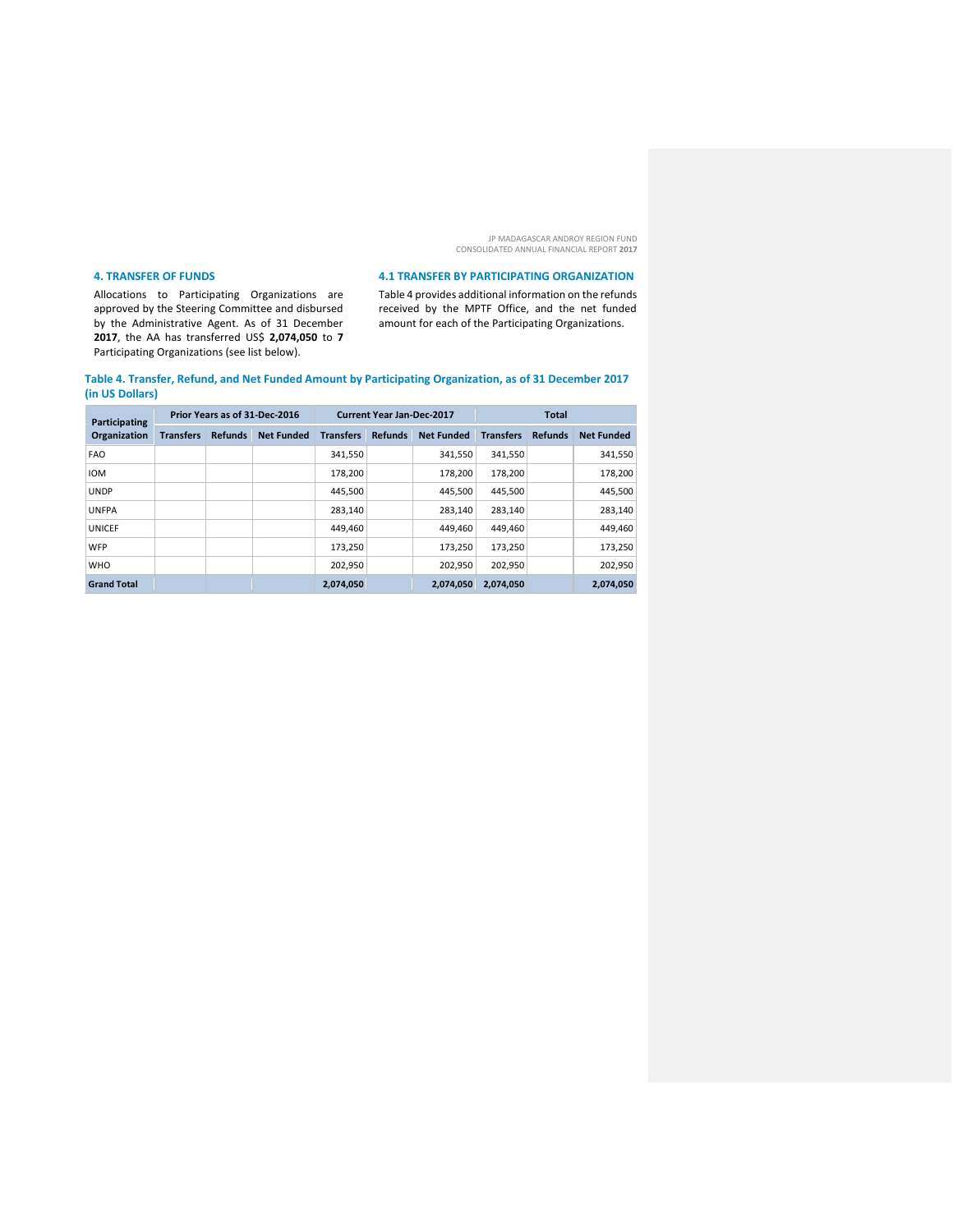#### **5. EXPENDITURE AND FINANCIAL DELIVERY RATES**

All final expenditures reported for the year 2017 were submitted by the Headquarters of the<br>Participating Organizations. These were Participating Organizations. consolidated by the MPTF Office.

Project expenditures are incurred and monitored by each Participating Organization, and are reported as per the agreed upon categories for inter-agency harmonized reporting. The reported expenditures were submitted via the MPTF Office's online expenditure reporting tool. The 2017 expenditure data has been posted on the MPTF Office GATEWAY at [http://mptf.undp.org/factsheet/fund/JMG00.](http://mptf.undp.org/factsheet/fund/JMG00)

In 2017, US\$ **2,074,050** was net funded to Participating Organizations, and US\$ **714,421** was reported in expenditure.

**5.1 EXPENDITURE REPORTED BY PARTICIPATING** 

**ORGANIZATION**

As shown in table below, the cumulative net funded amount is US\$ **2,074,050** and cumulative expenditures reported by the Participating Organizations amount to US\$ **714,421**. This equates to an overall Fund expenditure delivery rate of **34** percent.

The agencies with the three highest delivery rates are: UNDP (53%), FAO (49%) and UNICEF (41%)

#### **Table 5. Net Funded Amount, Reported Expenditure, and Financial Delivery by Participating Organization, as of 31 December 2017 (in US Dollars)**

|                               |                    |                             | <b>Expenditure</b>                      |                                     |            |                           |
|-------------------------------|--------------------|-----------------------------|-----------------------------------------|-------------------------------------|------------|---------------------------|
| Participating<br>Organization | Approved<br>Amount | <b>Net Funded</b><br>Amount | <b>Prior Years</b><br>as of 31-Dec-2016 | <b>Current Year</b><br>Jan-Dec-2017 | Cumulative | <b>Delivery Rate</b><br>% |
| <b>FAO</b>                    | 341,550            | 341,550                     |                                         | 168.566                             | 168.566    | 49.35                     |
| <b>IOM</b>                    | 178.200            | 178,200                     |                                         | 54,415                              | 54,415     | 30.54                     |
| <b>UNDP</b>                   | 445.500            | 445,500                     |                                         | 237,679                             | 237,679    | 53.35                     |
| <b>UNFPA</b>                  | 283,140            | 283,140                     |                                         | 13,144                              | 13,144     | 4.64                      |
| <b>UNICEF</b>                 | 449,460            | 449,460                     |                                         | 183,212                             | 183,212    | 40.76                     |
| <b>WFP</b>                    | 173,250            | 173,250                     |                                         | 57,406                              | 57,406     | 33.13                     |
| <b>WHO</b>                    | 202.950            | 202,950                     |                                         |                                     |            | 0                         |
| <b>Grand Total</b>            | 2,074,050          | 2,074,050                   |                                         | 714.421                             | 714.421    | 34.45                     |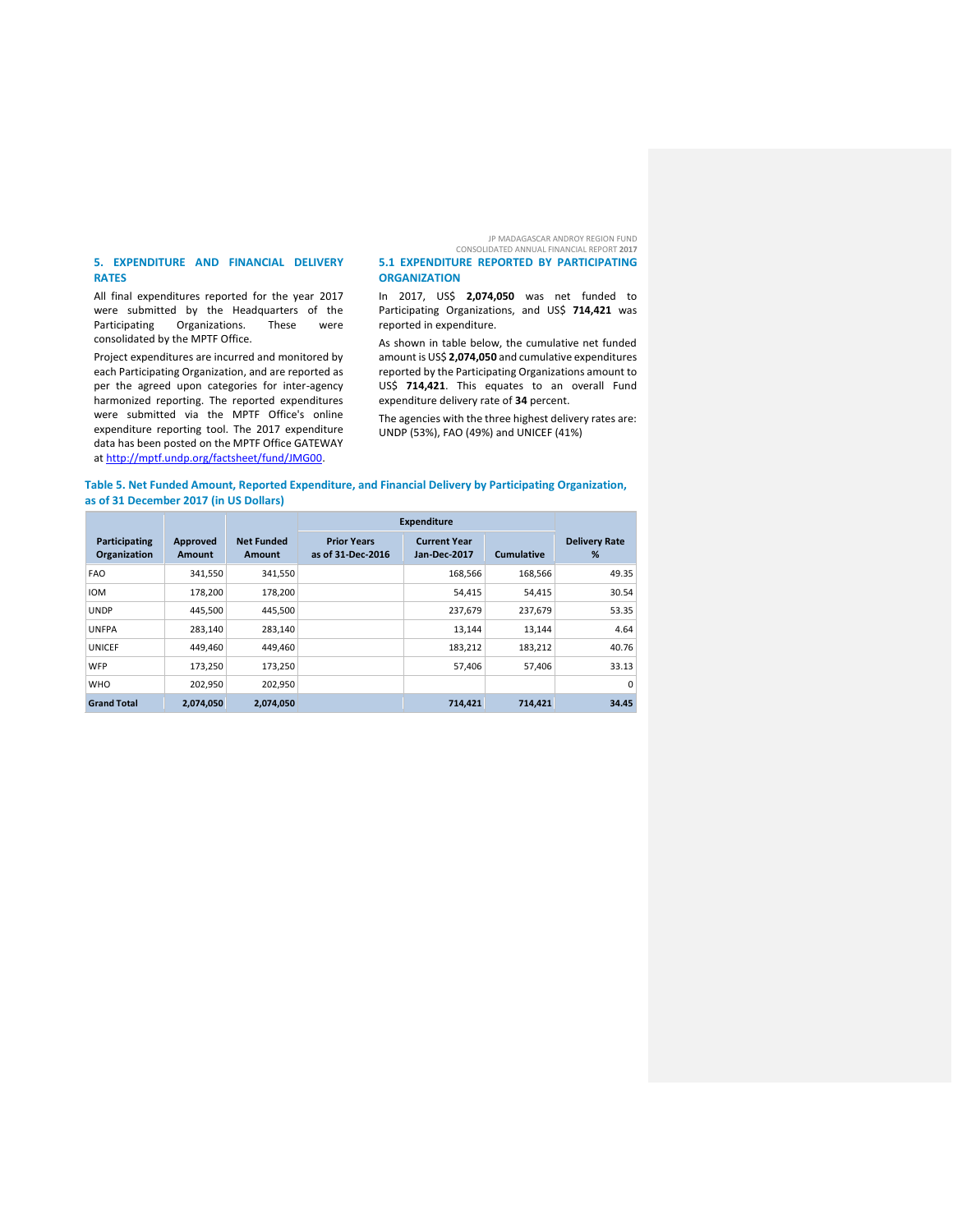#### **5.4 EXPENDITURE REPORTED BY CATEGORY**

Project expenditures are incurred and monitored by each Participating Organization and are reported as per the agreed categories for inter-agency harmonized reporting. In 2006 the UN Development Group (UNDG) established six categories against which UN entities must report inter-agency project expenditures. Effective 1 January 2012, the UN Chief Executive Board (CEB) modified these categories as a result of IPSAS adoption to comprise eight categories. All expenditure incurred prior to 1 January 2012 have been reported in the old categories; post 1 January 2012 all expenditure are reported in the new eight categories. See table below.

# **2012 CEB Expense Categories**

- 1. Staff and personnel costs
- 2. Supplies, commodities and materials
- 3. Equipment, vehicles, furniture and depreciation
- 4. Contractual services
- 5. Travel
- 6. Transfers and grants
- 7. General operating expenses
- 8. Indirect costs

# **Table 6. Expenditure by UNDG Budget Category, as of 31 December 2017 (in US Dollars)**

|                                           | <b>Expenditure</b>                      |                                     |              |                                                     |
|-------------------------------------------|-----------------------------------------|-------------------------------------|--------------|-----------------------------------------------------|
| Category                                  | <b>Prior Years</b><br>as of 31-Dec-2016 | <b>Current Year</b><br>Jan-Dec-2017 | <b>Total</b> | <b>Percentage of Total</b><br><b>Programme Cost</b> |
| Staff & Personnel Cost (New)              |                                         | 25,810                              | 25,810       | 3.87                                                |
| Suppl, Comm, Materials (New)              |                                         | 281,641                             | 281,641      | 42.18                                               |
| Equip, Veh, Furn, Depn (New)              |                                         | 2,600                               | 2,600        | 0.39                                                |
| Contractual Services (New)                |                                         | 271,131                             | 271,131      | 40.61                                               |
| Travel (New)                              |                                         | 19,522                              | 19,522       | 2.92                                                |
| Transfers and Grants (New)                |                                         | 53,160                              | 53,160       | 7.96                                                |
| <b>General Operating (New)</b>            |                                         | 13,803                              | 13,803       | 2.07                                                |
| <b>Programme Costs Total</b>              | ۰                                       | 667,665                             | 667,665      | 100.00                                              |
| <sup>1</sup> Indirect Support Costs Total | $\qquad \qquad \blacksquare$            | 46,756                              | 46,756       | 7.00                                                |
| Total                                     |                                         | 714,421                             | 714,421      |                                                     |

\_\_\_\_\_\_\_\_\_\_\_\_\_\_\_\_\_\_\_\_\_\_ **1 Indirect Support Costs** charged by Participating Organization, based on their financial regulations, can be deducted upfront or at a later stage during implementation. The percentage may therefore appear to exceed the 7% agreed-upon for on-going projects. Once projects are financially closed, this number is not to exceed 7%.